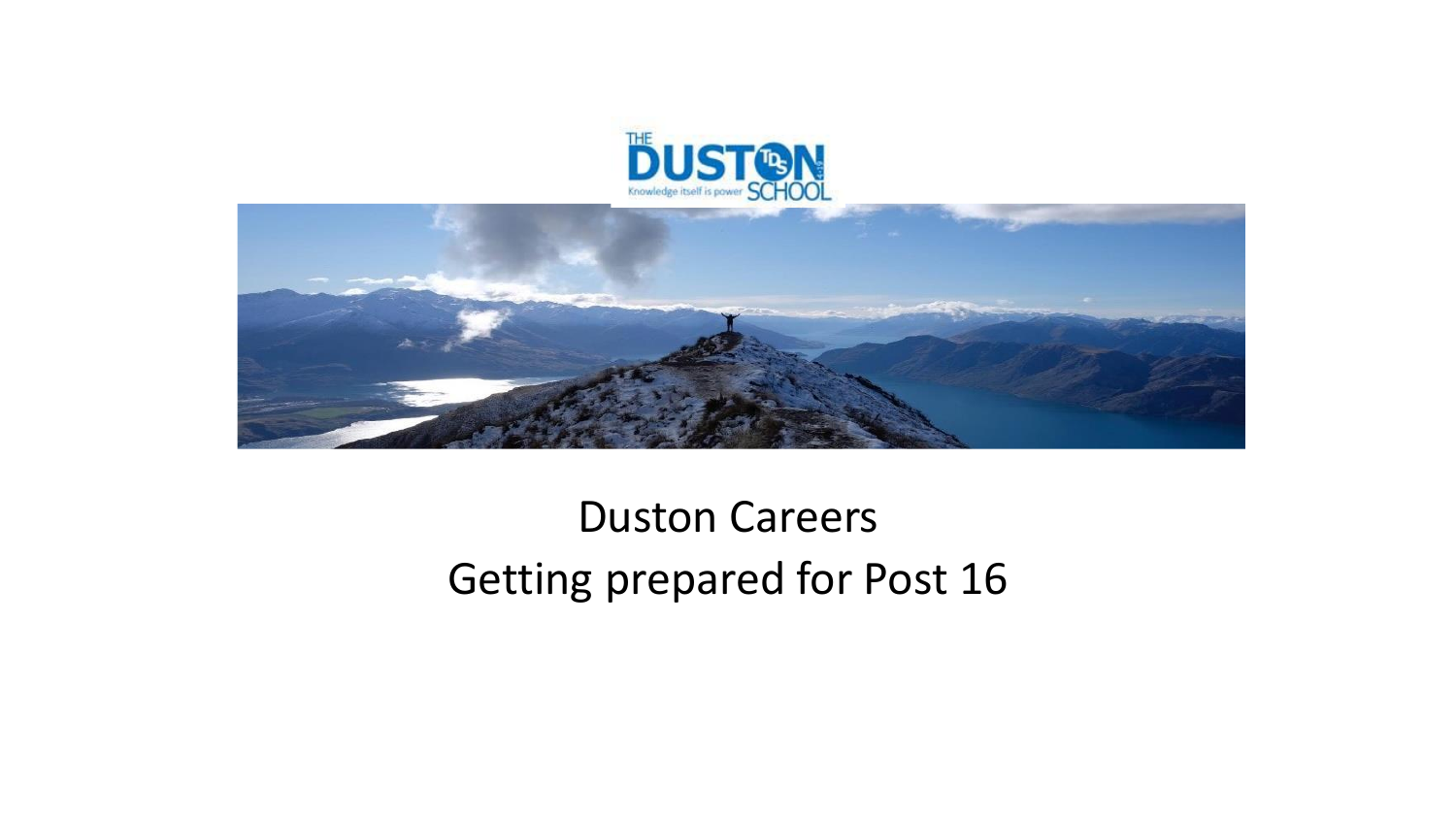What are your options?

- •Duston 6<sup>th</sup> form
- •Other 6<sup>th</sup> form
- •College
- •Apprenticeship

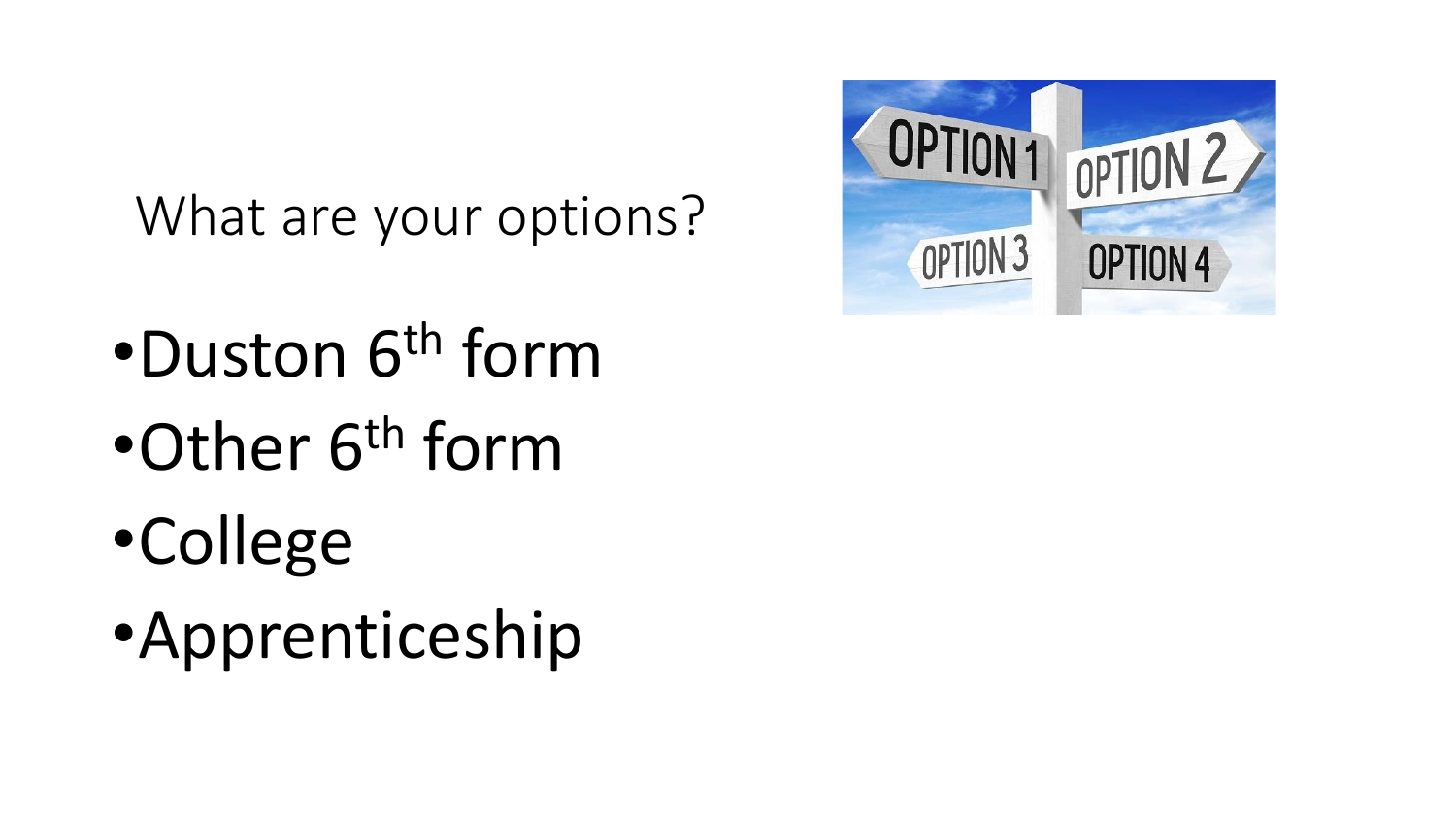# 6 th form



- You will study three to four subjects at A Level (exam based) or BTEC (coursework based).
- You pick subjects based on what you enjoy, what you are good at or what interests you (for new subjects).
- If you have a particular career in mind, check that the subjects you are choosing match what is required.
- Entry requirements vary depending on which school you apply to but you will need to pass at least **five** GCSEs including Maths and English.
- You will need 5 GCSEs at grade 5 and higher grades for subjects you want to study (eg grade 6 for any core subjects).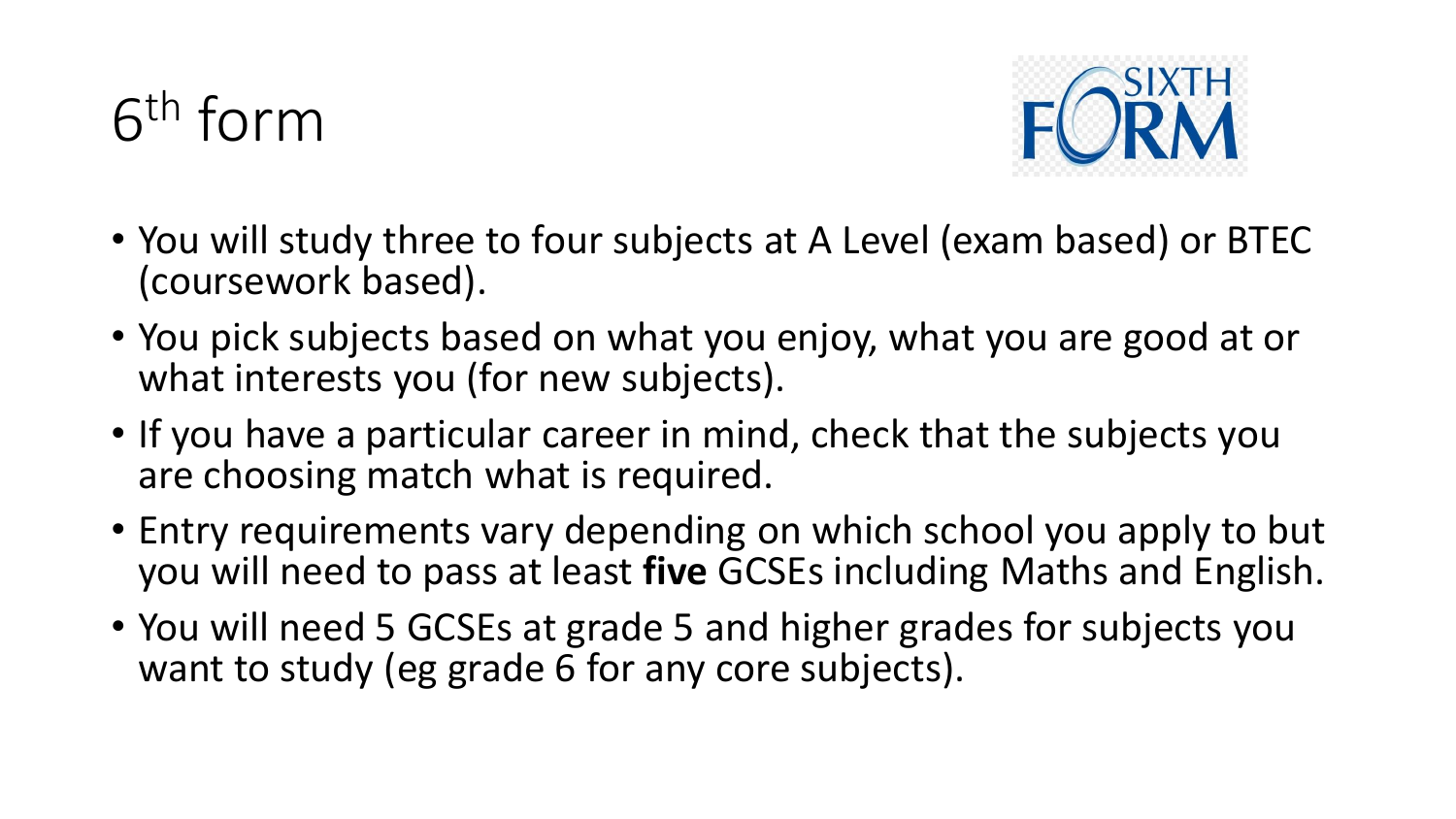### What is 6<sup>th</sup> form like?

- You have a smaller timetable (around 5 hours of lessons for each subject).
- You need to spend at least the same amount of time doing independent study for each subject on top of any homework.
- Study is a lot more intense than what you have been used to at GCSE.
- You need to be in school full time.
- You don't need to wear uniform.
- You can get involved in extracurricular activities (eg clubs, mentoring, EPQ, Duke of Edinburgh).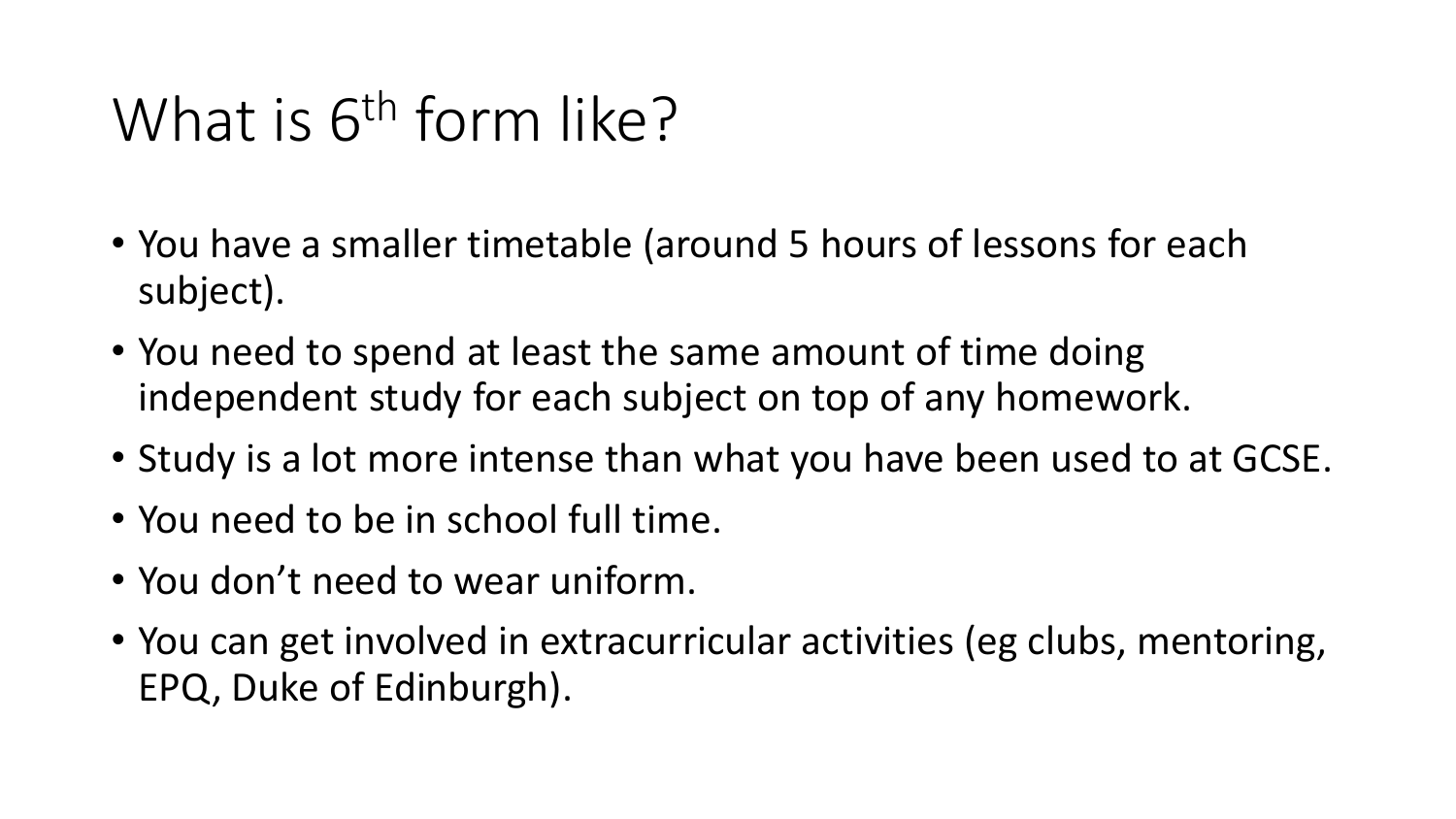# What are the Pros?



- Familiarity with the school environment.
- Very supportive learning environment.
- Opportunity to learn in depth around subjects you choose.
- Opportunity to become more responsible for your own learning.
- A way of keeping options open if you are unsure of a future path.
- Good preparation for university courses.
- Essential if you are thinking about medicine, veterinary or dentistry.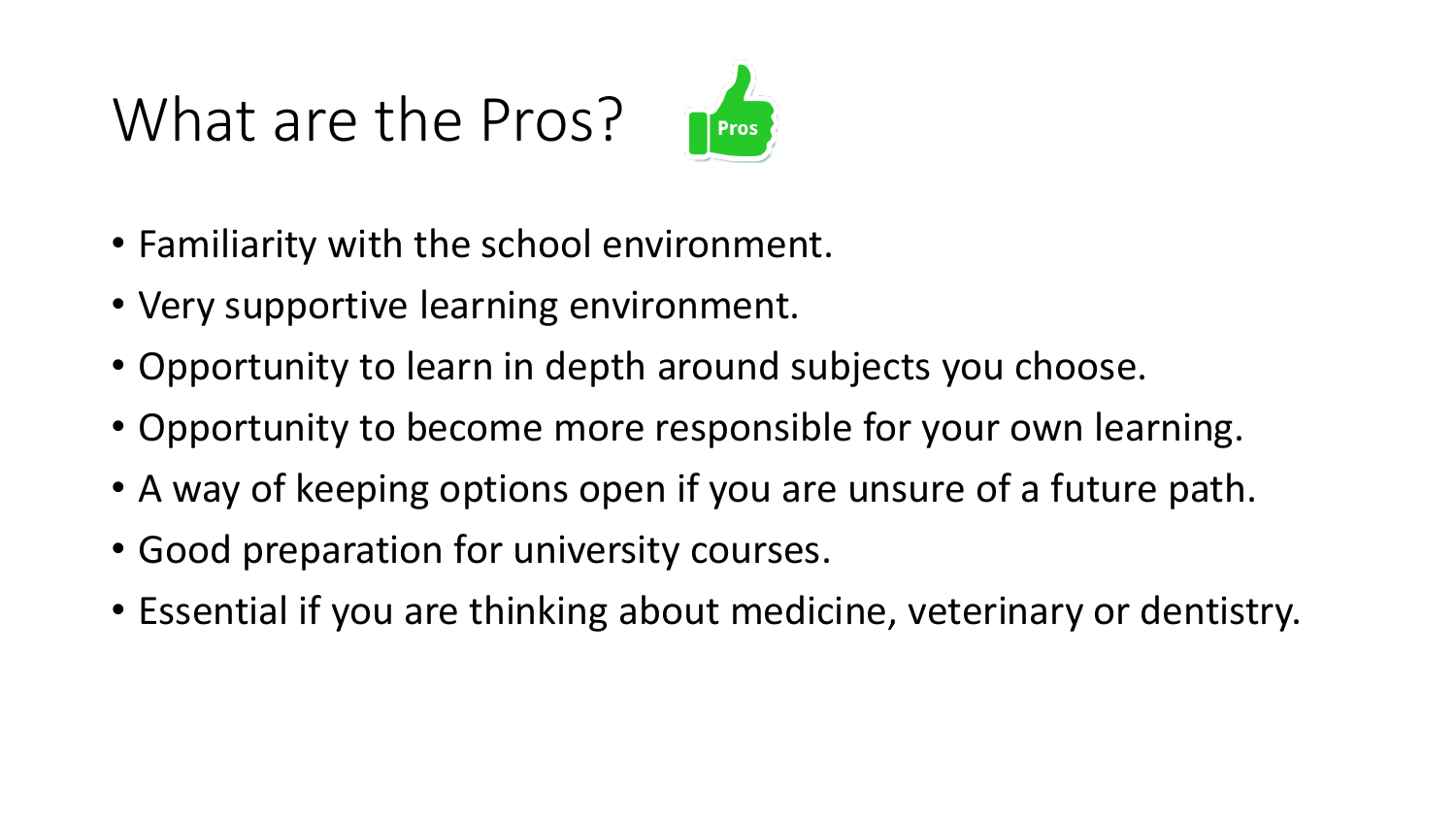### What are the Cons?



- You have to be in school full time.
- You have to find at least three subjects that interest you.
- You still need to comply with the usual school rules.
- A Level learning style may not suit you.
- Most subjects are exam based.
- It's a two year process and if you don't complete it, you will have no level 3 qualifications.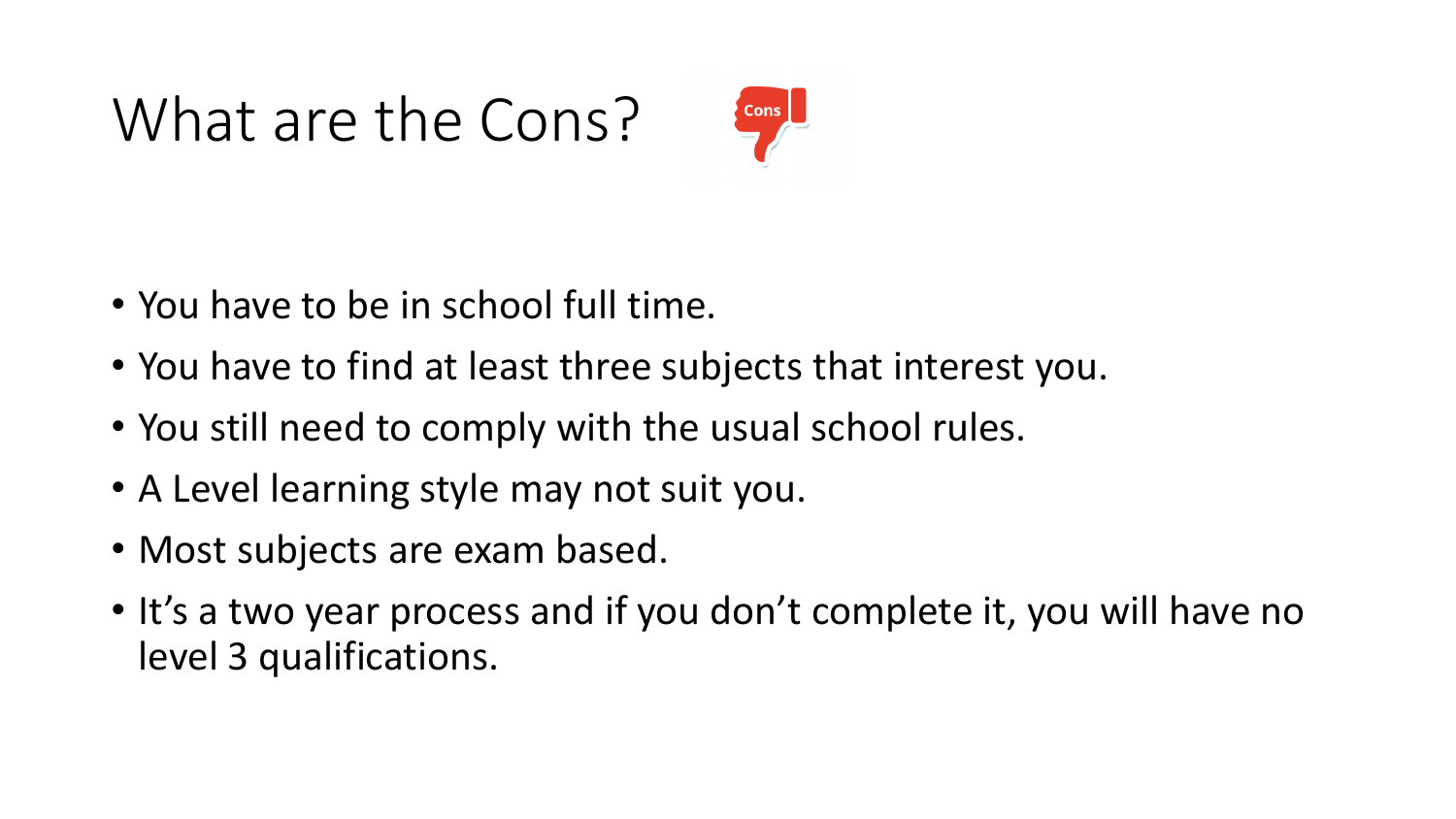# What to do if you are interested in 6<sup>th</sup> form

- Will you get the minimum entry requirements? If there is **any** doubt you should have a plan B.
- Make sure that you continue to apply yourself throughout year 11. One thing we have learned from COVID is that students need to be prepared!
- Research your chosen subject areas. Speak to other students in  $6<sup>th</sup>$ form and to your teachers, they know what you are capable of.
- If you like the idea of  $6<sup>th</sup>$  form but want a change, look at other schools as well. Go to open events and make sure you apply in good time.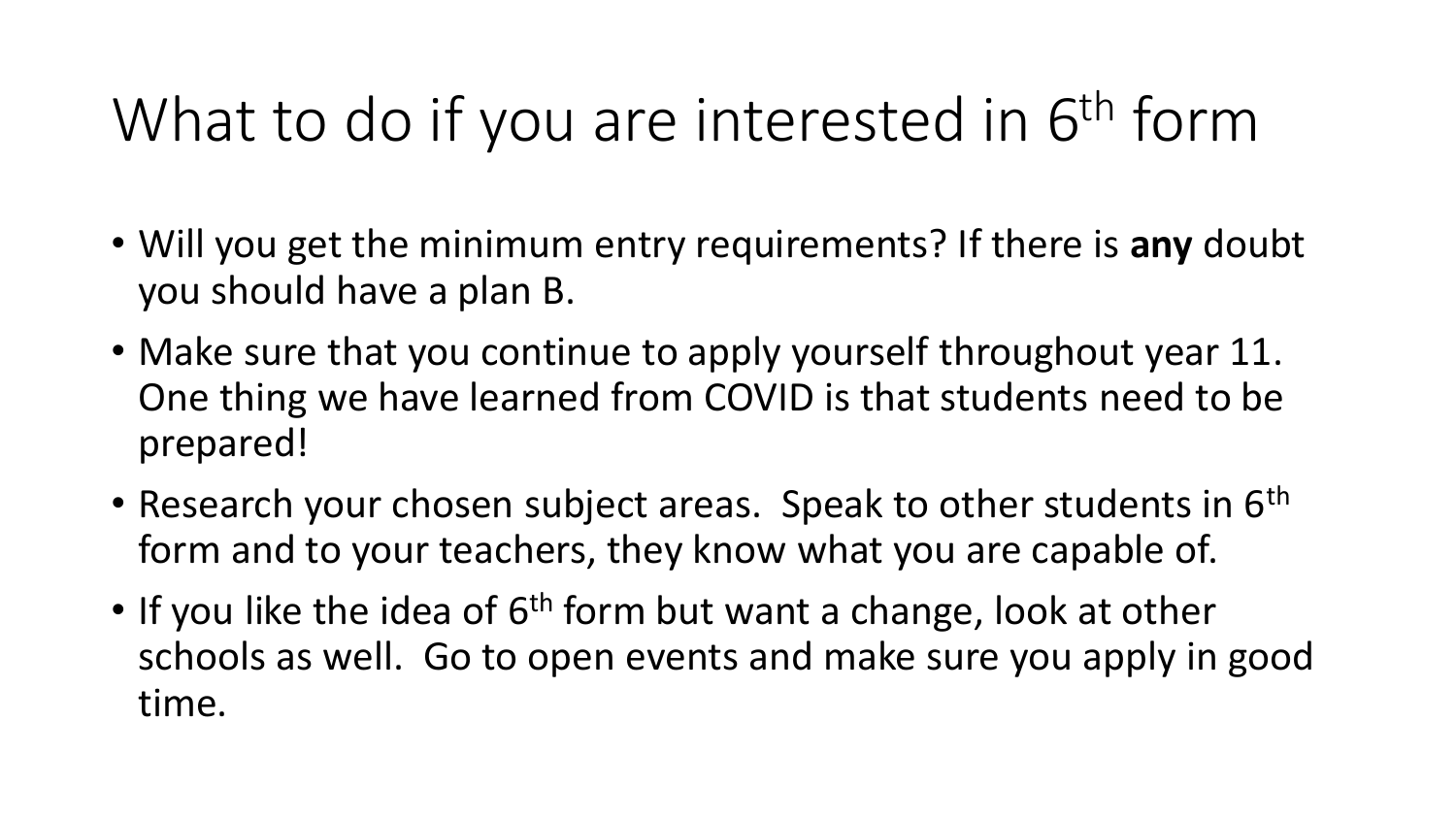



- A very different environment to school, there are many more students compared to 6<sup>th</sup> form.
- You study **one** subject only.
- BTEC qualifications which are heavily coursework based.
- You can learn trades and skills not offered at schools.
- Practical learning with extensive opportunities for work experience.
- You only have to be in college when you have lessons (usually 3 days).
- The opportunity to take a one year level 1 or 2 course if you don't get high enough GCSE grades and Maths / English retakes.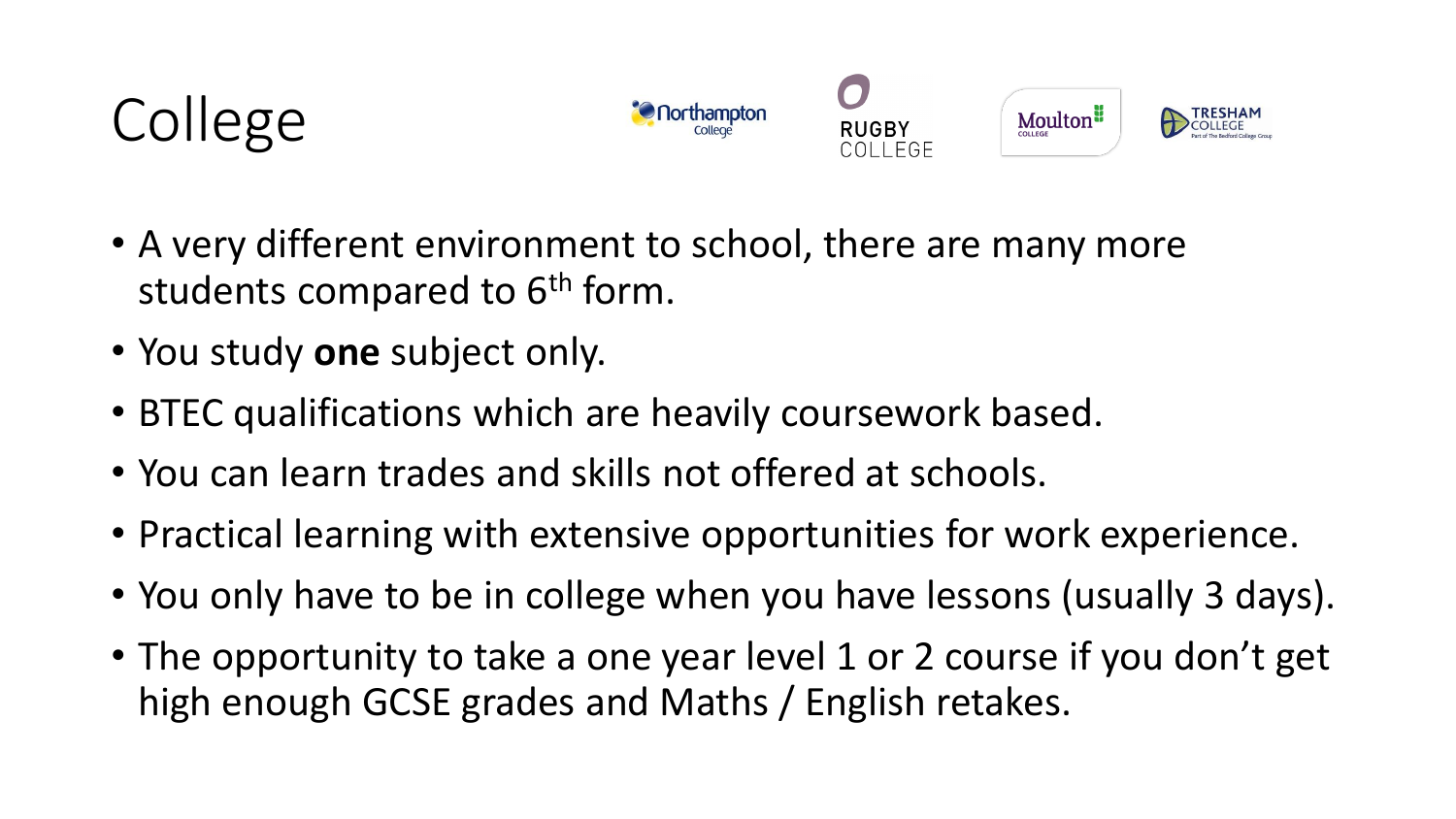# What are the Pros?



- A change of environment if you have not enjoyed school.
- The chance to learn in a practical way if exams don't suit you.
- Much more independent learning.
- Opportunities for work experience related to your course.
- Excellent facilities.
- A chance to concentrate on one subject that interests you.
- An Extended Level 3 BTEC is equivalent to three A Levels.
- Good preparation for university, apprenticeship or employment.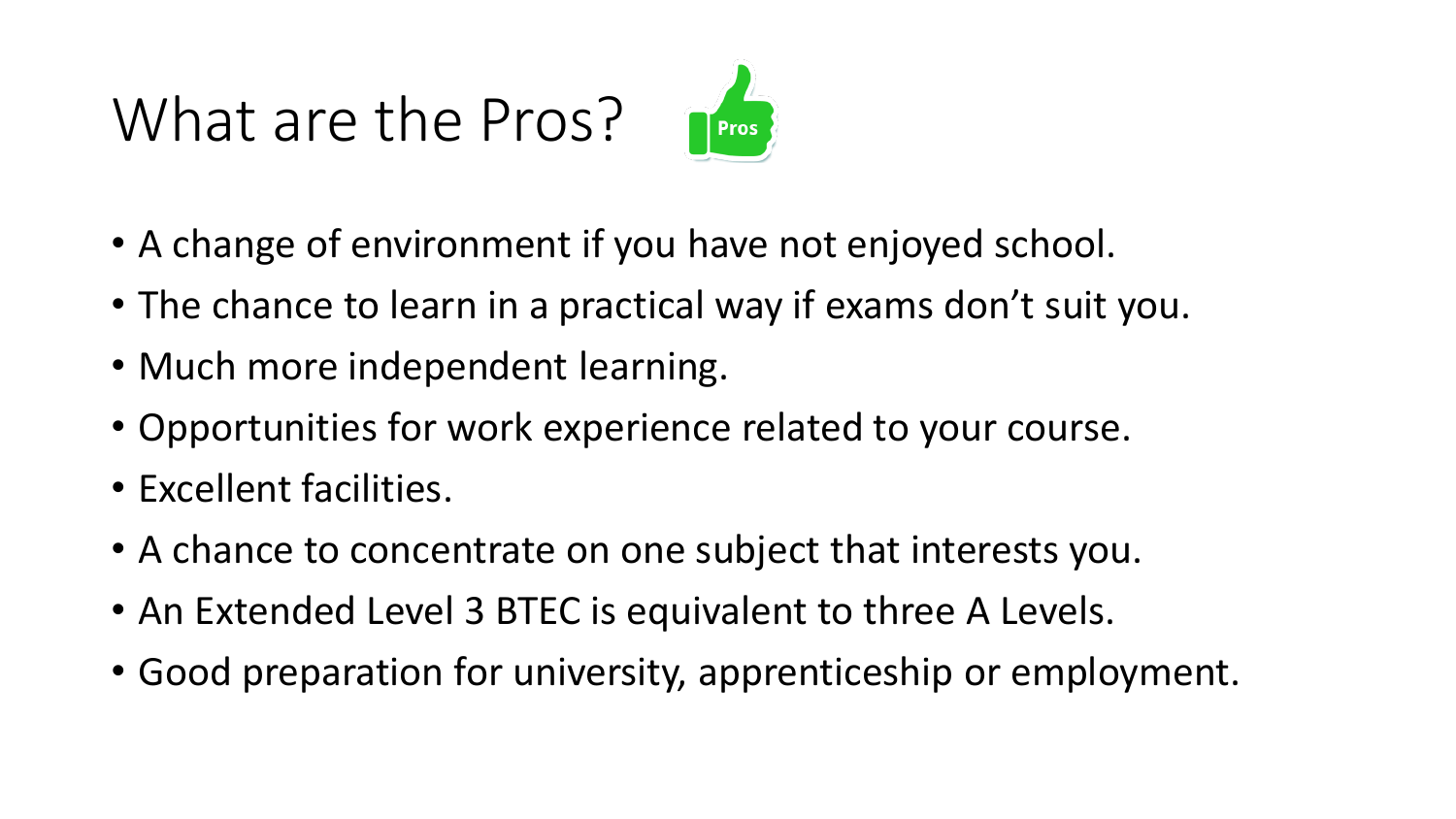# What are the Cons?



- You have to keep on top of coursework.
- Less structured learning environment.
- New environment can be daunting.
- Can be difficult to choose just one subject.
- Can feel like you are closing your options.
- More difficult if you are not organised and self motivated.
- Sometimes some stigma around college from parents / carers.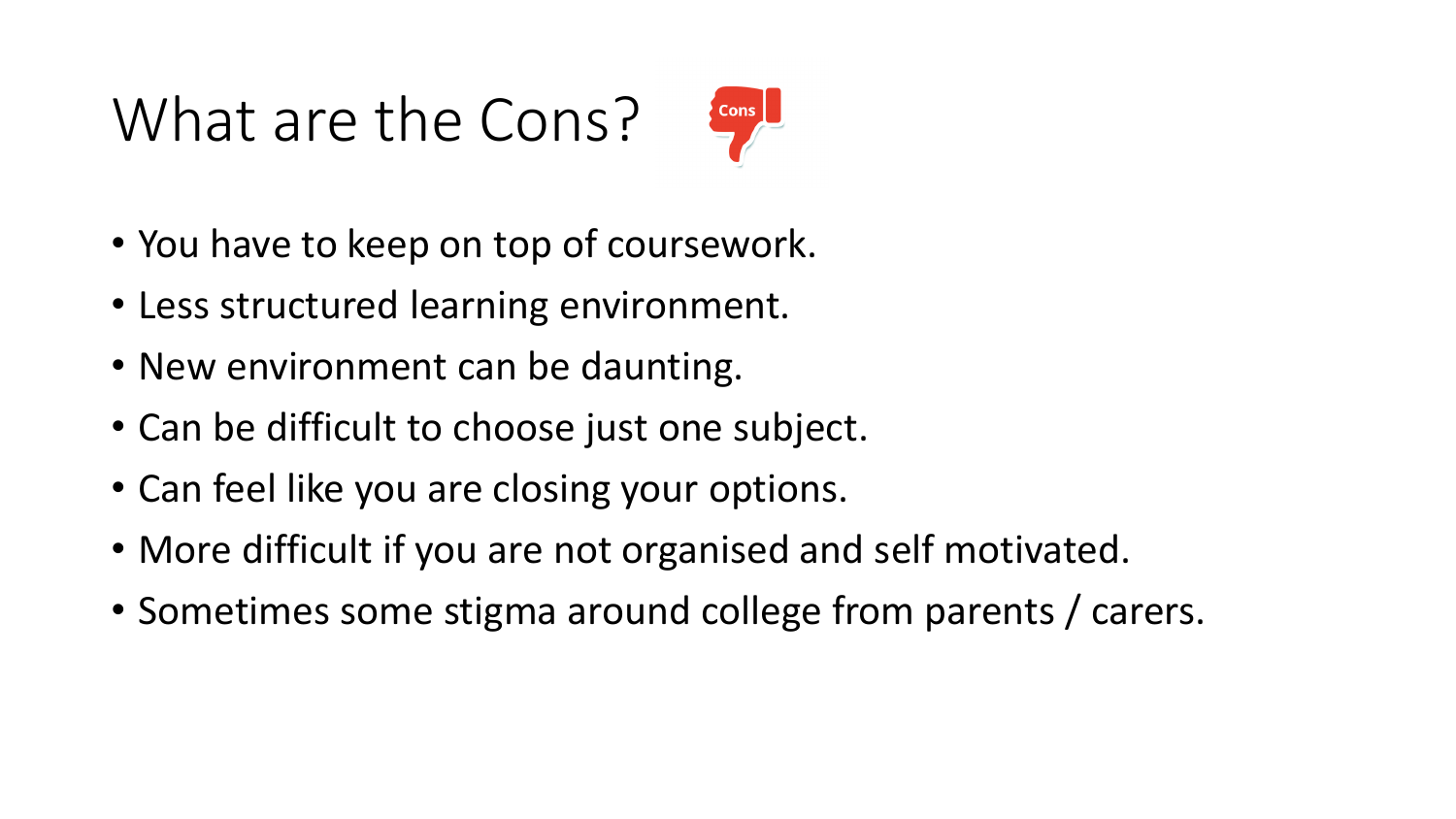# What to do if you are interested in College

- Research is key have a look at local college websites:
	- <https://www.northamptoncollege.ac.uk/>
	- <https://wcg.ac.uk/page/94/rugby-college>
	- <https://www.moulton.ac.uk/>
	- <https://www.tresham.ac.uk/>
- Go to open events, many are holding virtual ones over the summer and they all have strong social media presence, especially Facebook and Twitter.
- Make sure you apply to any courses that interest you (you can apply for as many as you like and decide when you get your GCSE results).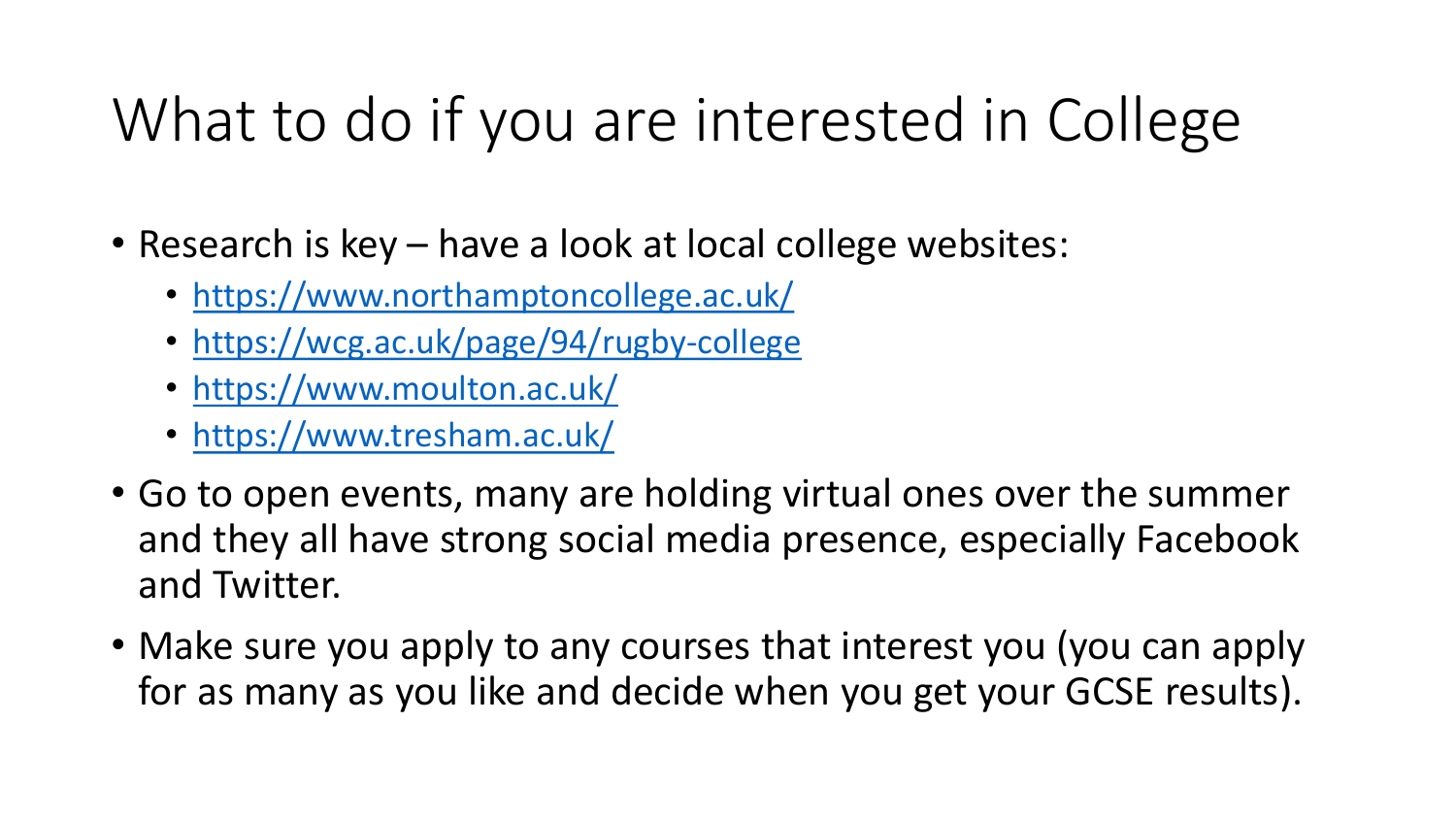### Apprenticeships



- These are full time jobs alongside training for a vocational qualification – you can also retake Maths / English if you need to.
- You get paid for an apprenticeship. Current minimum wage is £4.15 per hour but many companies pay more than this.
- They are offered at different levels depending on your qualifications and experience (from intermediate up to degree/Masters level).
- They last for 12-18 months for intermediate up to 4-6 years for degree levels.
- The training costs are covered by your employer.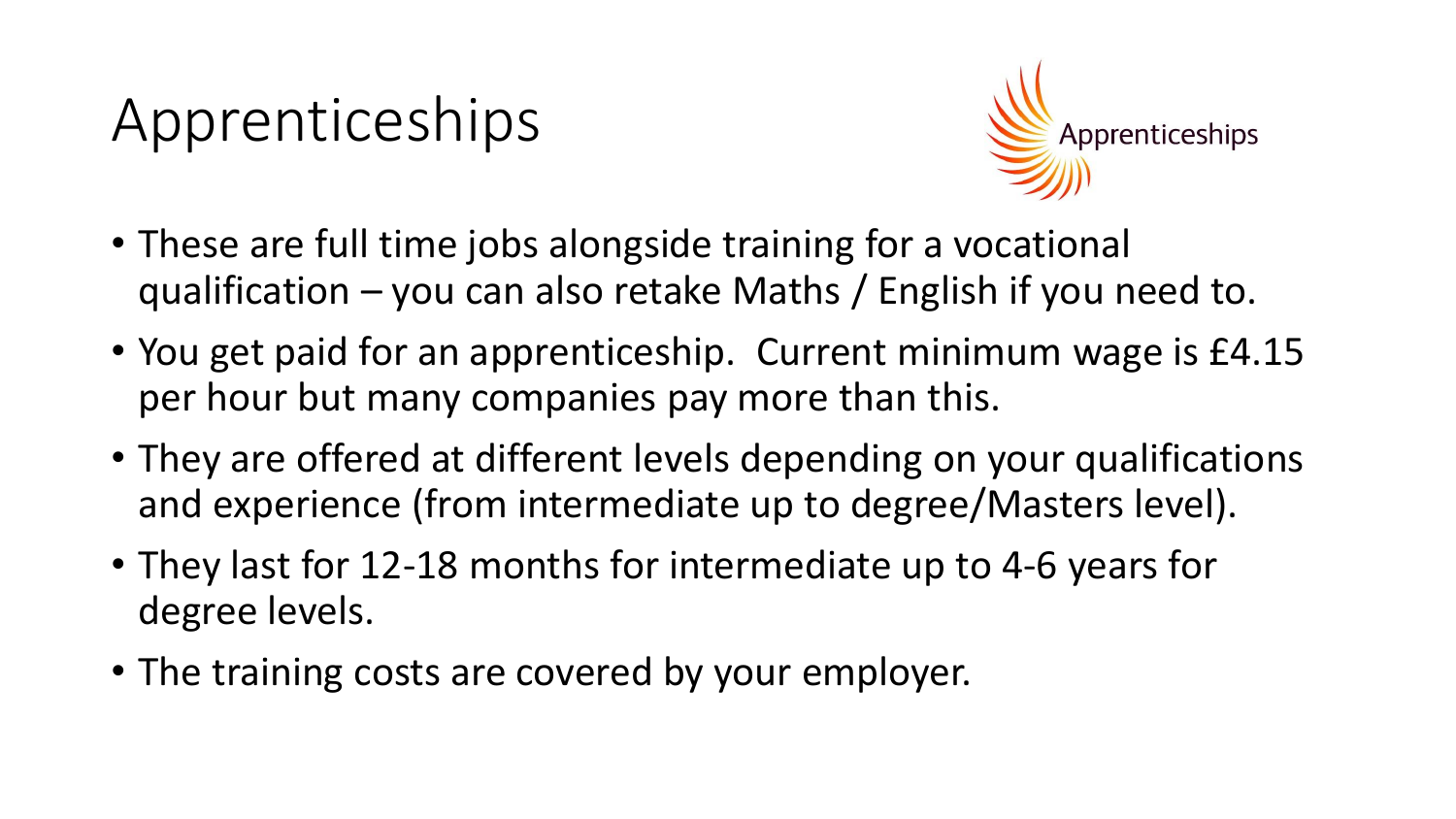# What are the Pros?



- You get paid.
- All of the training is free.
- You get the same benefits as the company's employees.
- If you know what you want to do and like practical learning, it can be the best of both worlds.
- Most apprentices stay with their employers beyond the apprenticeship (or at least have this option).
- Develops your employability skills giving you an advantage in the competitive job market.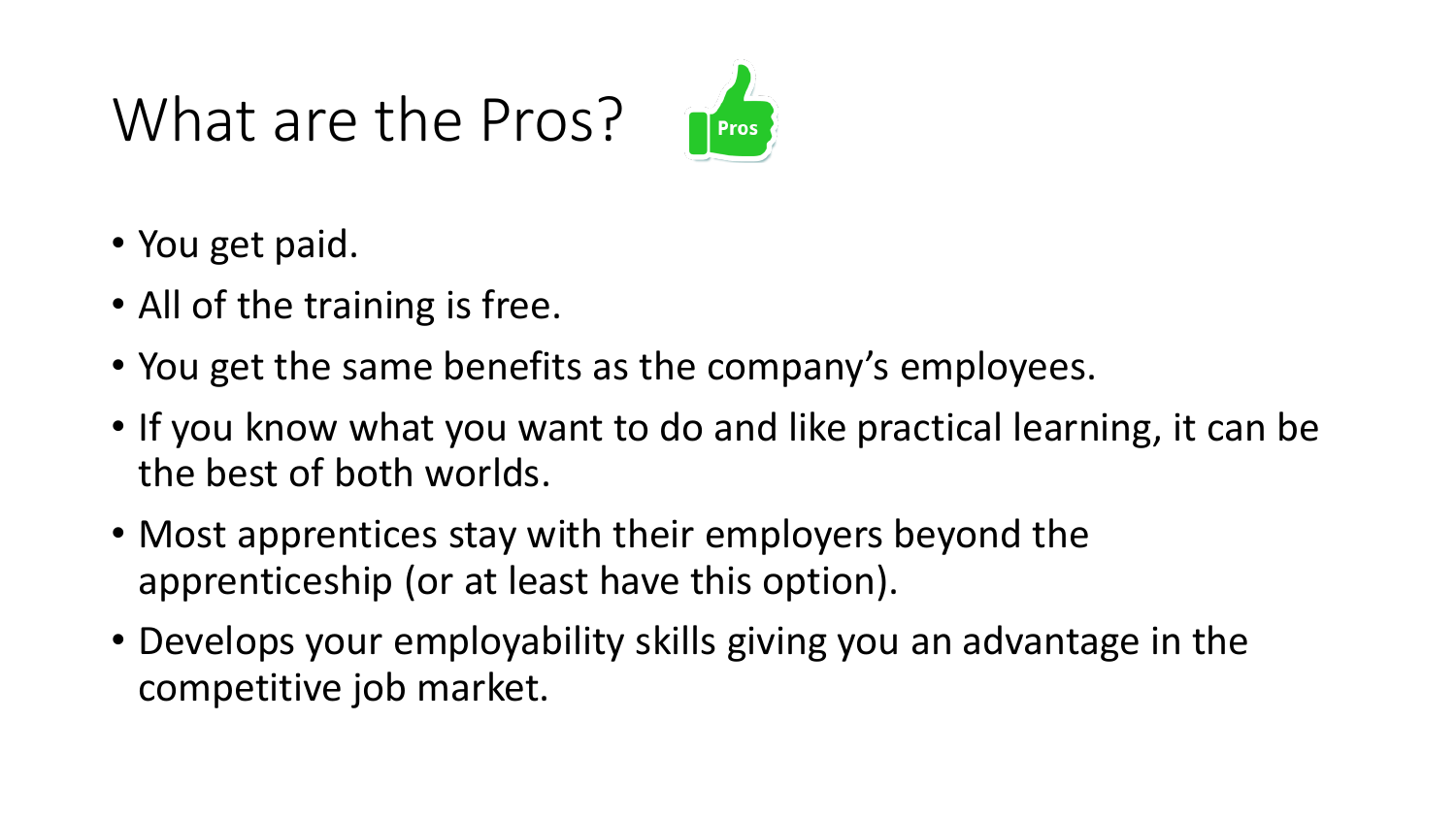# What are the Cons?



- It's a big commitment a working week is very different to education (the biggest change is your holiday entitlement which can be 4-5 weeks as opposed to 12 weeks at school / college).
- Working and training is not easy and the higher the apprenticeship level, the harder it is. This is not the **easy** option!
- They are very competitive.
- Opportunities can be limited at post 16 as you need to think about location and how you will get to work every day.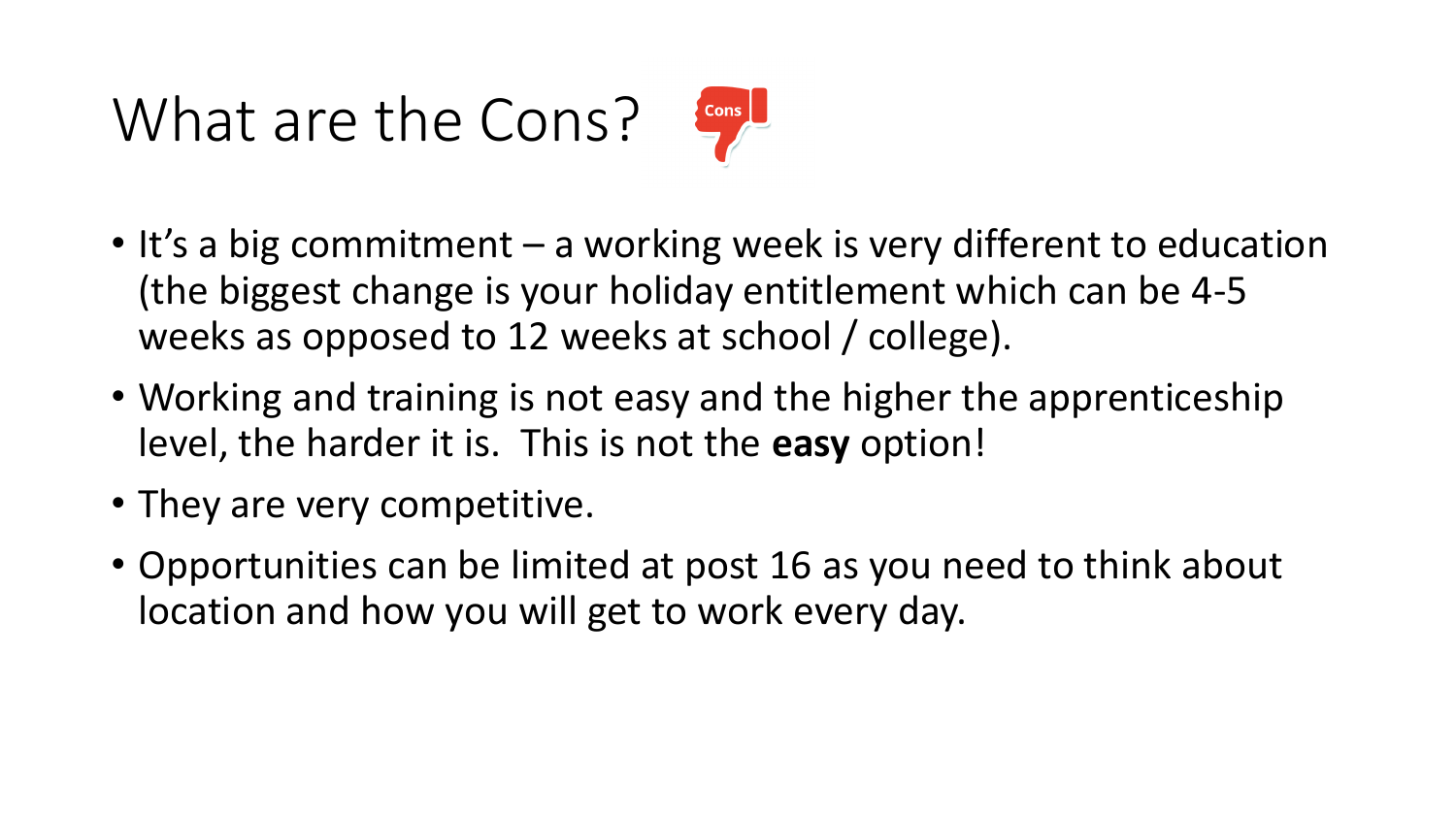# What to do if you are interested in an apprenticeship

- You can't start an apprenticeship until you've finished your GCSEs so there is no point applying until you are ready to start.
- You can prepare in the meantime– part time jobs and work experience all look good on an application.
- Networking is key ask family / friends if they know anyone in the industry you're interested in. Let people know that you want to take this route.
- Register your details on the government portal and set up an alert to notify you of future opportunities [https://www.gov.uk/apply-apprenticeship.](https://www.gov.uk/apply-apprenticeship)
- Speak to Mrs Cottom to get more support
- There are no guarantees that you will get an apprenticeship so it is essential to have a back up plan (college or 6<sup>th</sup> form).